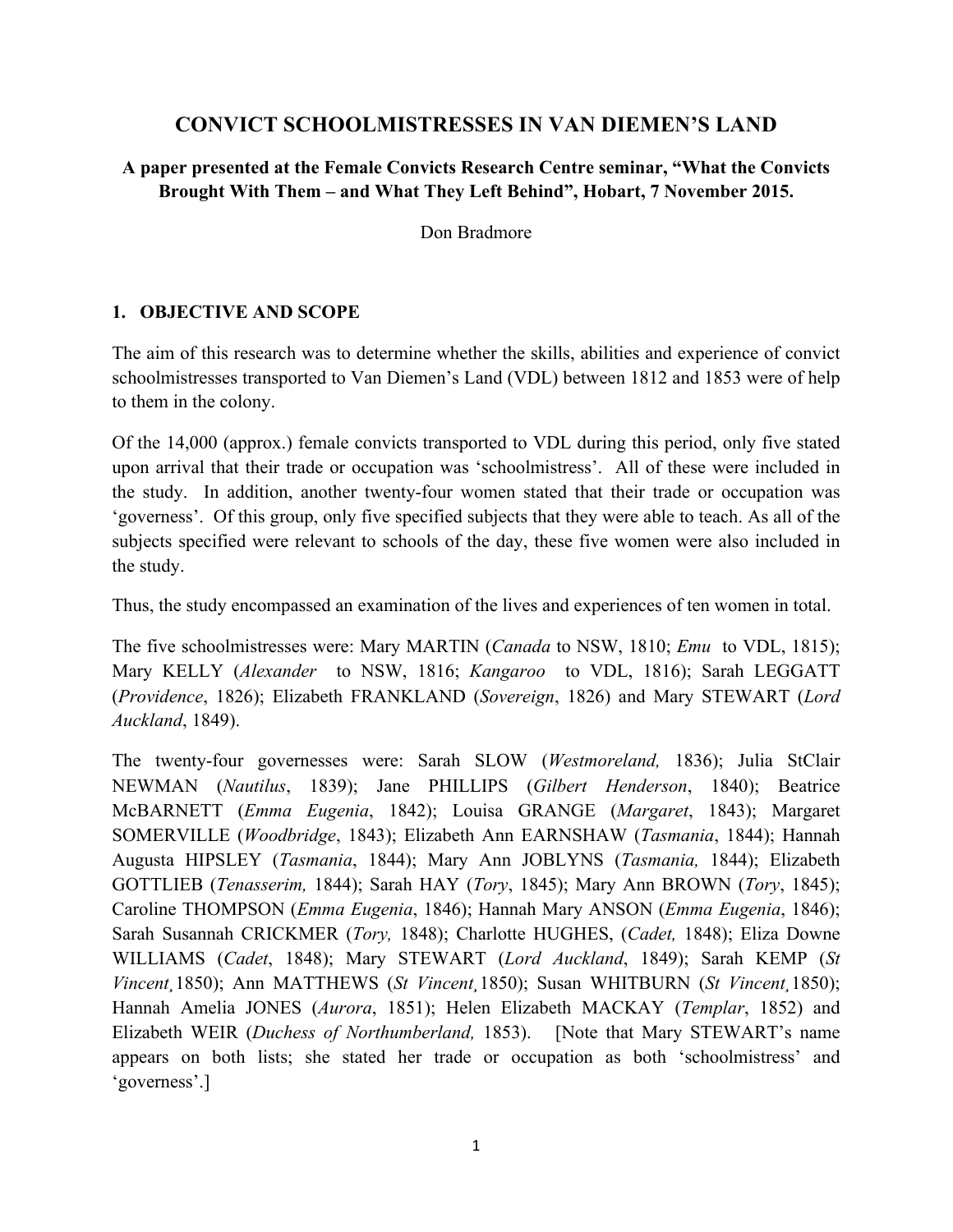# **2. FINDINGS**

The findings of the study reveal that, of the ten women in the study, only Mary MARTIN (schoolmistress) and Louisa GRANGE (governess) were able to use the skills, abilities and experience of their stated trade or occupation to their advantage in the colony.

### **(a) Schoolmistresses**

### (i) Mary Martin

She is an outstanding example of a female convict who was able to bring her skills, abilities and experience as a schoolmistress with her to the colony. Between 1815 and 1824, she taught with great success in Hobart, becoming the first woman in the colony to be officially recognized by the government of the day for her services to education. [An account of her life and work is attached to this paper as Appendix 1.]

### (ii) Mary Kelly

Although very little is known about her life in the colony, it is thought unlikely that she taught in schools there. She was 53 years of age when she arrived in 1816.

### (iii) Sarah Leggatt

It is possible that she taught in schools in VDL but no evidence of her doing so has been found. She was a somewhat troublesome convict and her record shows that she was frequently punished by the authorities.

### (iv) Elizabeth Frankland

She arrived in VDL in 1827, received a free pardon in 1840 and died in 1861. It is thought possible, therefore, that she taught in the colony but no evidence of this has been found.

### (v) Mary Stewart

Like Sarah Leggatt, she was often in trouble with the authorities and gaoled several times for various misdemeanours. Again, it is possible that she taught in the colony but no evidence of this has been found.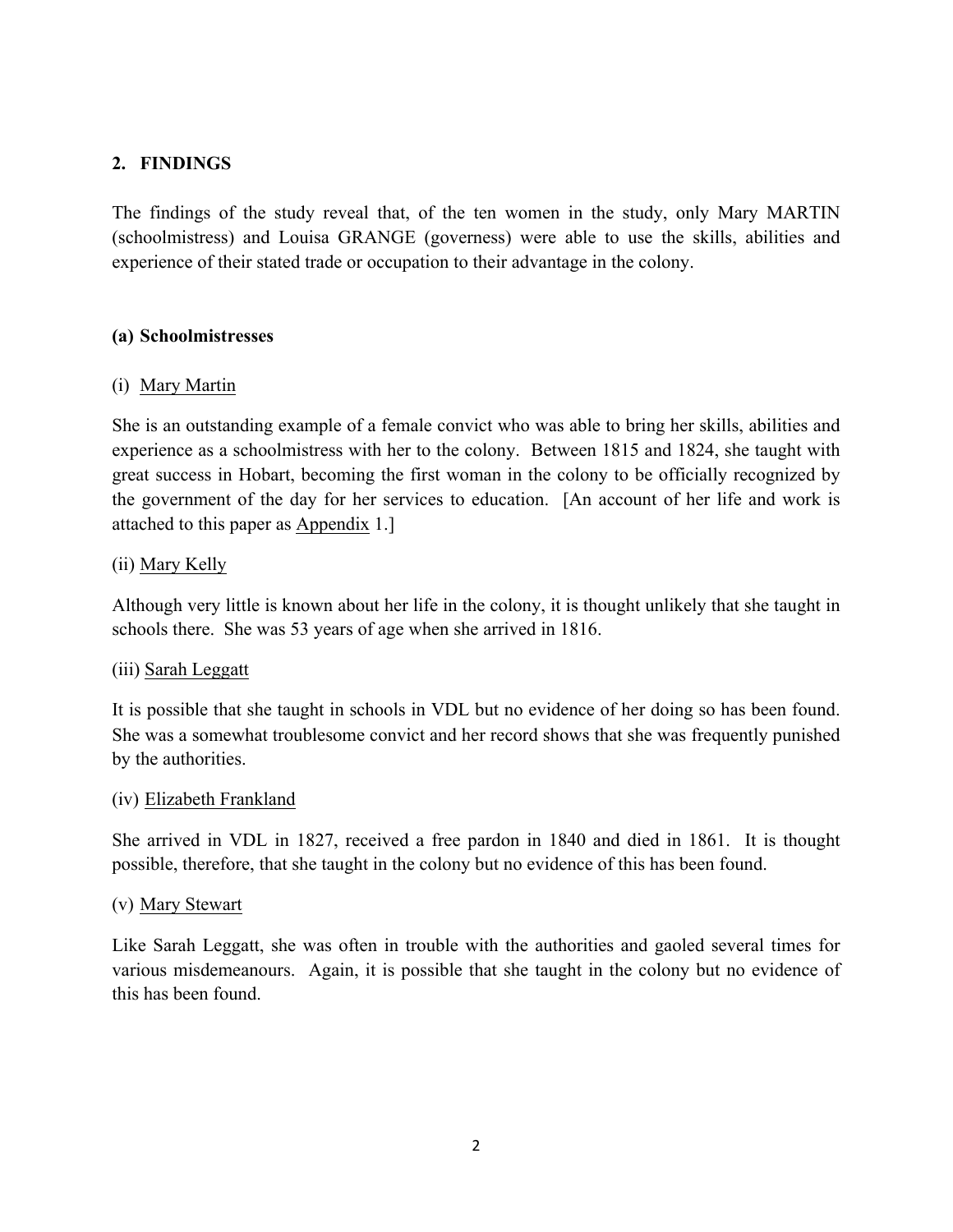## **(b) Governesses**

Of the five governesses included in this study there is evidence of only one – Louisa GRANGE having taught in the colony.

# (i) Louisa Grange

Although no evidence has been found to prove conclusively that she taught in either governmentsponsored or church-run schools in VDL, it is thought highly likely that she conducted private lessons in the colony. After receiving a certificate of freedom in 1852, she left VDL for New Zealand where she is known to have placed advertisements in newspapers offering her services privately as a teacher of Music, French, Italian and Needlework. These advertisements bear a striking similarity to advertisements which appeared anonymously in newspapers in VDL between 1847 and 1852. Born Mirabeau DIMONTCASSIER in France about 1817, she was a convicted jewel thief and confidence woman, but a lady of great charm, accomplishment - and intrigue. Changing her name frequently, she travelled the world throughout her life, spending time in Mexico and the United States before returning to her native France where she died in 1901. Her remarkable story has been well told in Douglas Wilkie's book, *The Journal of Madame Callegari: The True Story behind Alexandre Dumas's 1855 Le Journal de Madame Giovanni* (Melbourne: Historia Incognita, 2015) and his article "How Louisa La Grange became the narrator in Alexandre Dumas's *Impressions de voyage: journal of Madame Giovanni*" in Frost and McAlpine (eds.) (2015). *From the Edges of Empire: Convict Women from Beyond the British Isles* (Hobart: Convict Women's Press).

### (ii) Julia St Clair Newman

Another remarkable and intriguing woman, she was born in Trinidad about 1818 and convicted of theft in London in 1840. In VDL, she was a strong-willed, unruly prisoner, often in trouble with the authorities for her unorthodox behavior. However, after her marriage to John JEPSON, the station overseer at Ross, in 1844, and the birth of her four children between 1845 and 1850, she seems to have settled down and lived happily. She died in Hobart, aged 51, in 1864. It is possible that she taught in schools in VDL but no evidence of that has been found. Her story has been well told by Colette McAlpine and Margaret Lindley "Unruly women: Julia St Clair Newman and Annette Meyers", a chapter in Frost and McAlpine (eds.) *From the Edges of Empire: Convict Women from Beyond the British Isles* (Hobart: Convict Women's Press, 2015.)

# (iii) Ann Elizabeth Earnshaw

It is unlikely that she taught in schools in VDL. Arriving in VDL at the age of 36 in 1844, she was granted a ticket of leave in 1849 but died of apoplexy in that same year.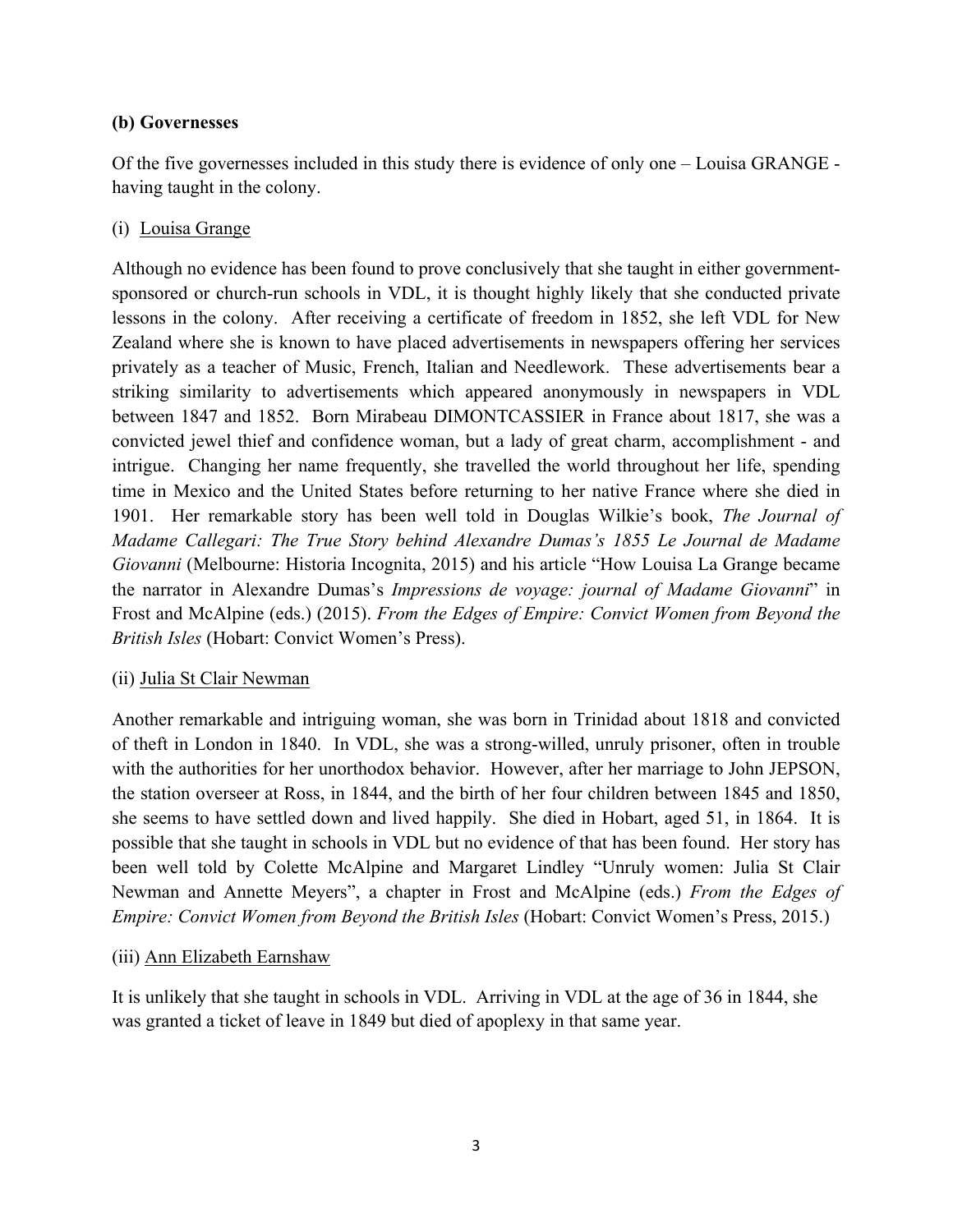### (iv) Hannah Augusta Hipsley

She arrived in the colony at the age of 34 in 1844 and lived a long life in the colony and so it is possible that she taught in schools there at some time - but no evidence of that has been found. In 1848, she married a shoemaker. She died at the New Town Pauper Establishment in 1885.

### (v) Mary Ann Brown

A well-educated and very competent person, she was the daughter of a vicar. Transported to VDL on *Tory* in 1845, she was described in the surgeon's journal as 'exemplary and accomplished'. She was single – and stated that she could teach French, Italian and Music. Unfortunately, nothing is known of her life in VDL except that she married Robert DOBSON in 1849 and received her certificate of freedom in 1859. It is possible that she taught in schools in VDL but no record of that has been found.

# **3. WIDESPREAD OPPOSITION**

Two factors made the finding of evidence for this study particularly difficult.

The first was the difficulty of tracing the women after they had married and changed their surnames – in some cases more than once. This difficulty is compounded by the fact that details of their lives and whereabouts were no longer recorded after their release from the convict system.

The second difficulty wais the fact that there was increasing opposition to the employment of convicts and former convicts as schoolteachers in the colony during and after the 1830s. From 1849, in fact, the employment of convicts and former convicts as teachers in government schools was banned. Thus, while it is known that there were quite a number of female convicts and former convicts teaching in schools in VDL in the period, their names are not easily discovered.

Here are some random extracts from contemporary newspapers which attest to the increasing opposition:

*One of these more-educated men amongst the convicts might, perhaps, be usefully employed in the capacity of schoolmaster to his station, provided he confined his efforts to the imparting of mere secular knowledge; and then the minister of religion might undertake the spiritual instruction of the men; a far better plan, in my opinion, than that of mixing up the two characters of minister and schoolmaster in one, I would, however, employ the convict as school-master, even among his fellow-convicts, only in the event of being unable to procure a more desirable person* ... [Extract from a dispatch from Sir John Franklin to Lord Glenelg, 7 October 1837 in *Hobart Town Courier*, 28 December 1838, p.4.]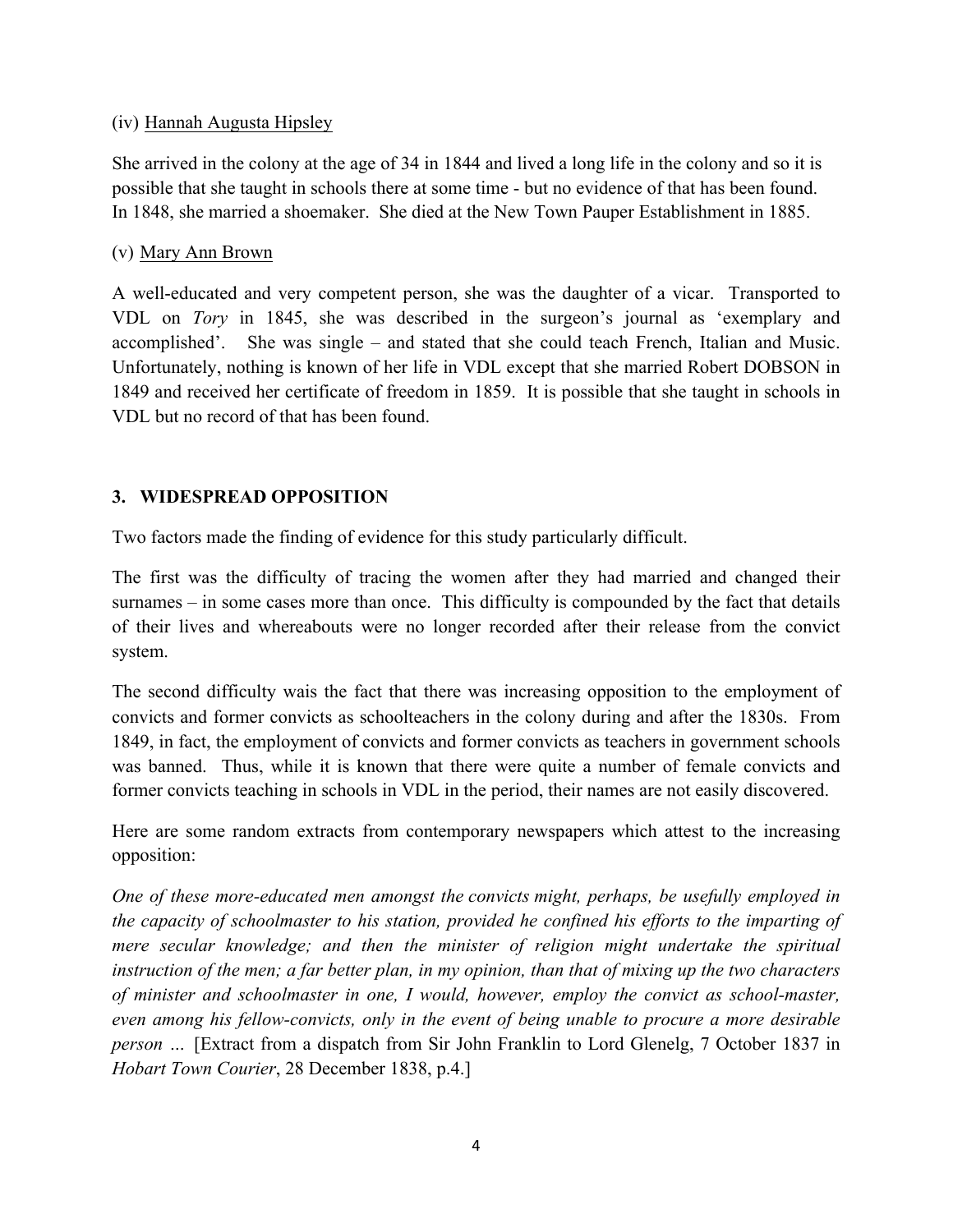*One of the greatest curses Sir William Denison has inflicted on this community, is the patronage bestowed on probation schoolmasters. He has annihilated that system of general instruction which secured the services of respectable teachers, and established a scheme by which the children of the poor are confided to the care of pass-holders. The effects will be deplorable. It requires no prophet to predict the consequences of such tuition: many of the young will be trained to vice, fitted for crime, and pursue and terminate their career in misery.*  [Editorial: *Launceston Examiner,* 23 December 1848, p.3:]

*That it is … the deliberate opinion of this Council that no individual who now is, or who ever has been, a transported offender, should hold the important and sacred office of public schoolmaster or schoolmistress; and that the system which has suffered that office to be held in many instances by individuals of that class cannot be too strongly deprecated and condemned … A division then took place, when there appeared "Ayes", 12; "Noes", 2.* [A proposal by Mr Gregson to Legislative Council in *Colonial Times,* 4 September 1849, p.2:

*Every well-wisher to his adopted country must feel grateful to Mr. Gregson for his successful attempt to wipe away a foul stain from the reputation of the colony. He moved in council that convicts should not hereafter be employed as teachers in public schools, and his proposition was carried. In no other country on the face of the earth under no other government than that of Sir William Denison could the monstrous evil have been permitted or perpetuated.* [Editorial: 'The Pagan Scheme of Education' in *Launceston Examiner,* 5 September 1849, page 2.]

*That persons who are, or who have been, convicts should under any circumstance be employed as teachers of youth is … open to the greatest objections. It brings the name of crime … into dangerous association in the minds of the young, with those whose character and example it is their duty to respect, and thus it tends directly to confound the distinctions of right and wrong in the budding thoughts of youth.* [Editorial: *Colonial Times*, 7 September 1849, p.2.]

### **4. CONCLUSION**

The findings of this study suggest that there is very little evidence to indicate that the female convicts schoolmistresses were able to bring their skills, abilities and experience with them to VDL and to use them to their advantage.

### **5. DIRECTIONS FOR FURTHER RESEARCH**

An intriguing question which emerged during the course of this investigation is this: Why did some women who had teaching skills and experience – especially as teachers aboard the convict vessels on which they were transported to VDL – seem to prefer to state their trade or occupation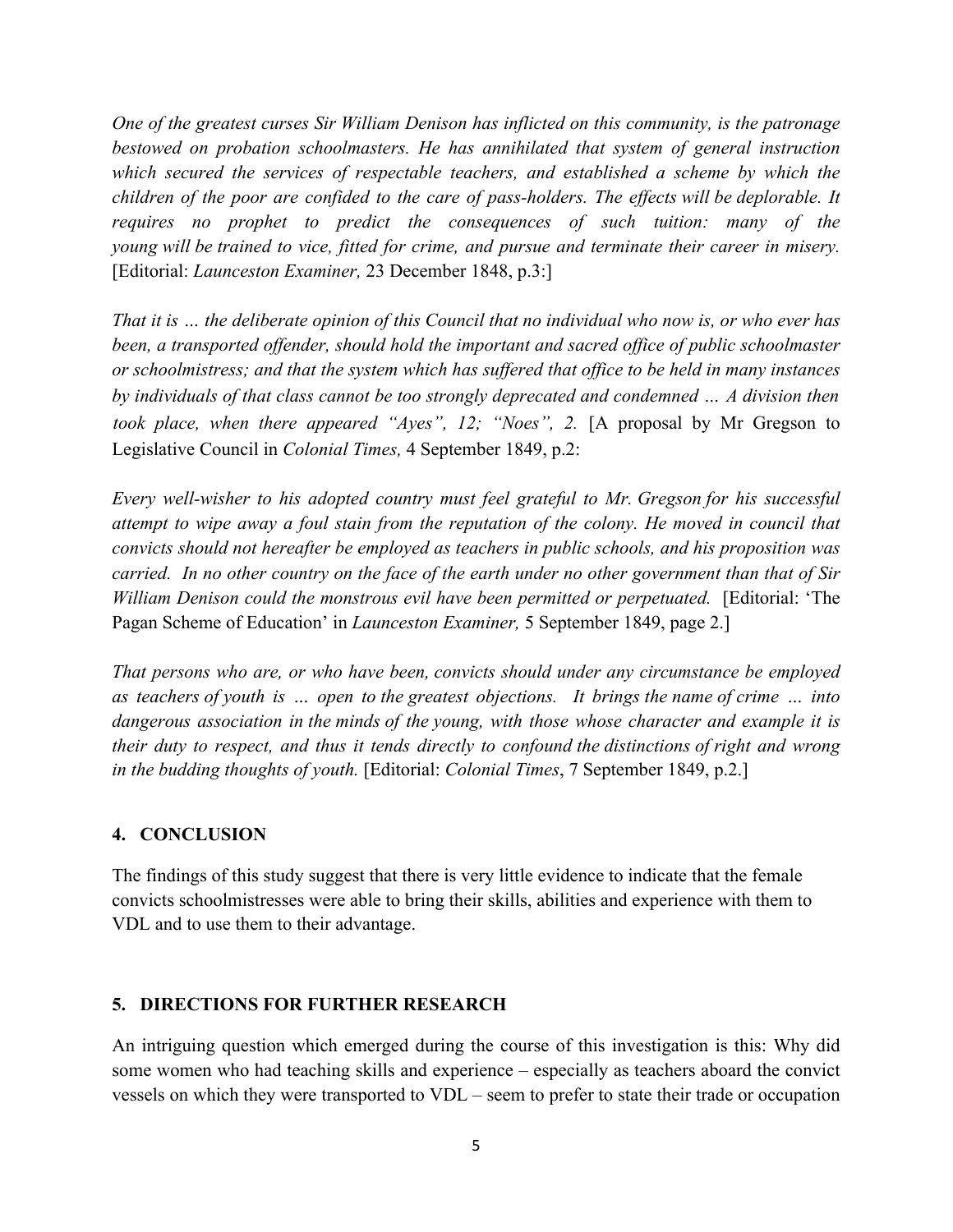upon arrival as 'cook' or 'servant' rather than as 'schoolmistress'? Two very noteworthy examples of this phenomenon were Ann PHILLIPS (*New Grove*, 1835) and Ann CHRISTOPHERSON (*Garland Grove*, 1843). Is it likely that they believed that their opportunities in the colony would be better as cooks and servants than as schoolmistresses? Was that belief justified?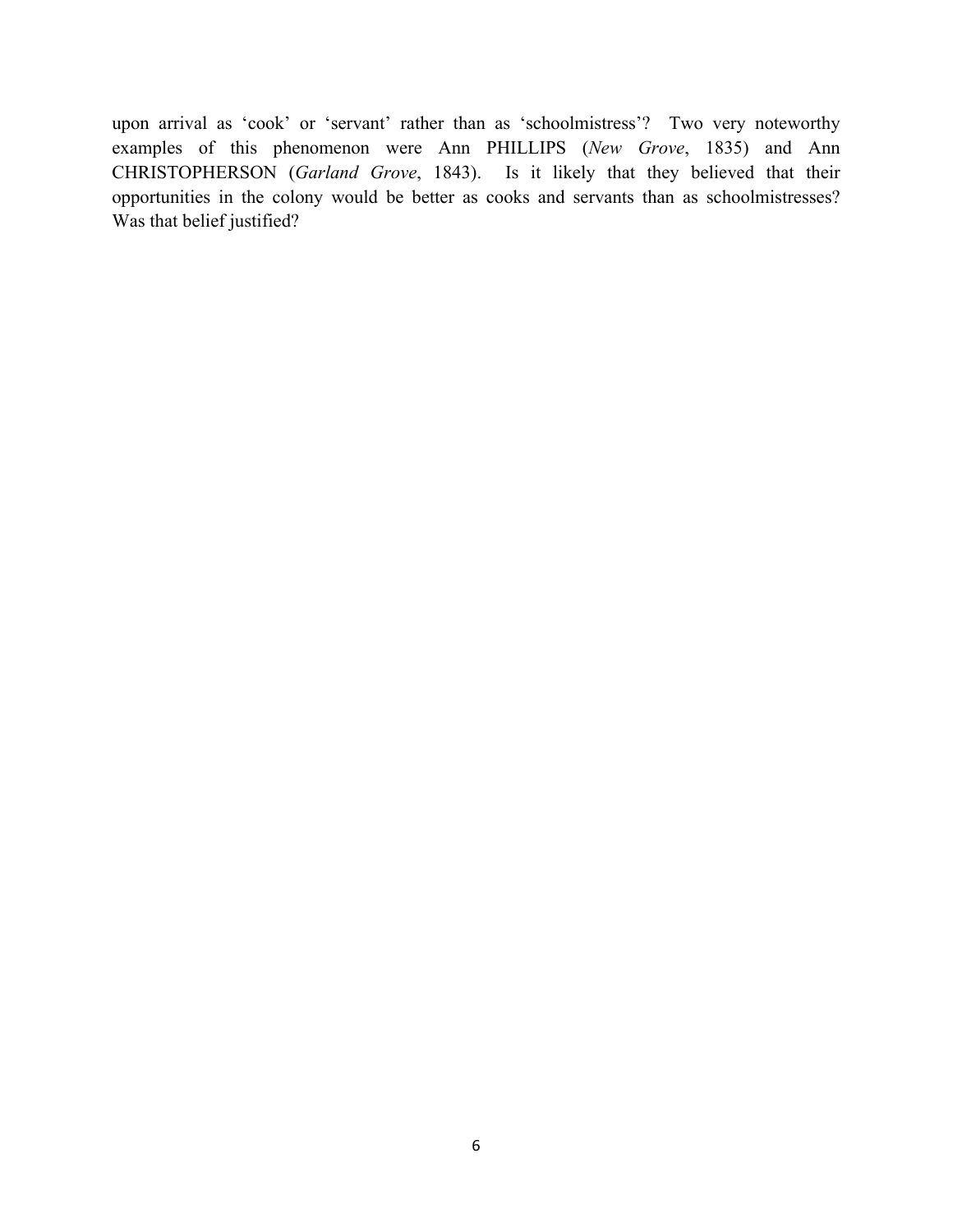### **APPENDIX 1:**

#### **CONVICT MARY MARTIN**

#### **First 'Officially-Recognised' Schoolmistress in Van Diemen's Land**

by

#### Don Bradmore and Judith Carter

Convict Mary Agnes MARTIN nee HALLETT is believed to have been born in Surrey, England, about  $1776$ <sup>1</sup> Little is known about her life prior to her conviction.

On 1 June 1797 she married Abraham MARTIN, a Royal Navy surgeon, at the Church of St Matthew, Bethnal Green, London.<sup>2</sup>

At the Surrey Assizes on 9 August 1809, she was convicted of 'larceny in a dwelling house'. A sentence of death was recorded but later commuted to transportation for life. On 23 March 1810 she left England as one of 122 female prisoners aboard *Canada* and arrived at Port Jackson (Sydney) on 8 September that year*.* She was 32 years old. She brought with her an infant son, William Joseph MARTIN.<sup>3</sup>

Whether Mary had been a schoolmistress in England before her conviction is unclear. The convict muster of 1814, however, lists her as a 'schoolmistress' at Toongabbie, now a suburb of Sydney, about thirty kilometres west of the CBD.<sup>4</sup> There, she was obviously thought of highly for when, in mid-1815, she requested permission to marry Thomas FITZGERALD, a schoolmaster visiting from Van Diemen's Land, and to go with him to Hobart, her application for a transfer was strongly supported by Rev. Samuel MARSDEN. In giving his approval, Gov. MACQUARIE wrote to Lt.Gov. DAVEY warmly recommending her employment as a schoolmistress.<sup>5</sup>

Within two weeks of her arrival at Hobart aboard *Emu* on 30 July 1815, she and FITZGERALD were married at St David's by Rev. Robert KNOPWOOD. The marriage produced two children, at least. 6

FITZGERALD had been in Van Diemen's Land since January 1804.<sup>7</sup> Two years earlier, then a clerk in London, he had been convicted of embezzlement and sentenced to transportation for seven years. Leaving a wife (Betty Ann nee CHILTON) and son (Henry) behind in England, he had arrived in the Australian colonies aboard HMS *Calcutta* as one of 300 convicts in the expeditionary party (which included free settlers, marines and civil administrators) led by Captain David COLLINS who had been charged with establishing a settlement at Port Phillip.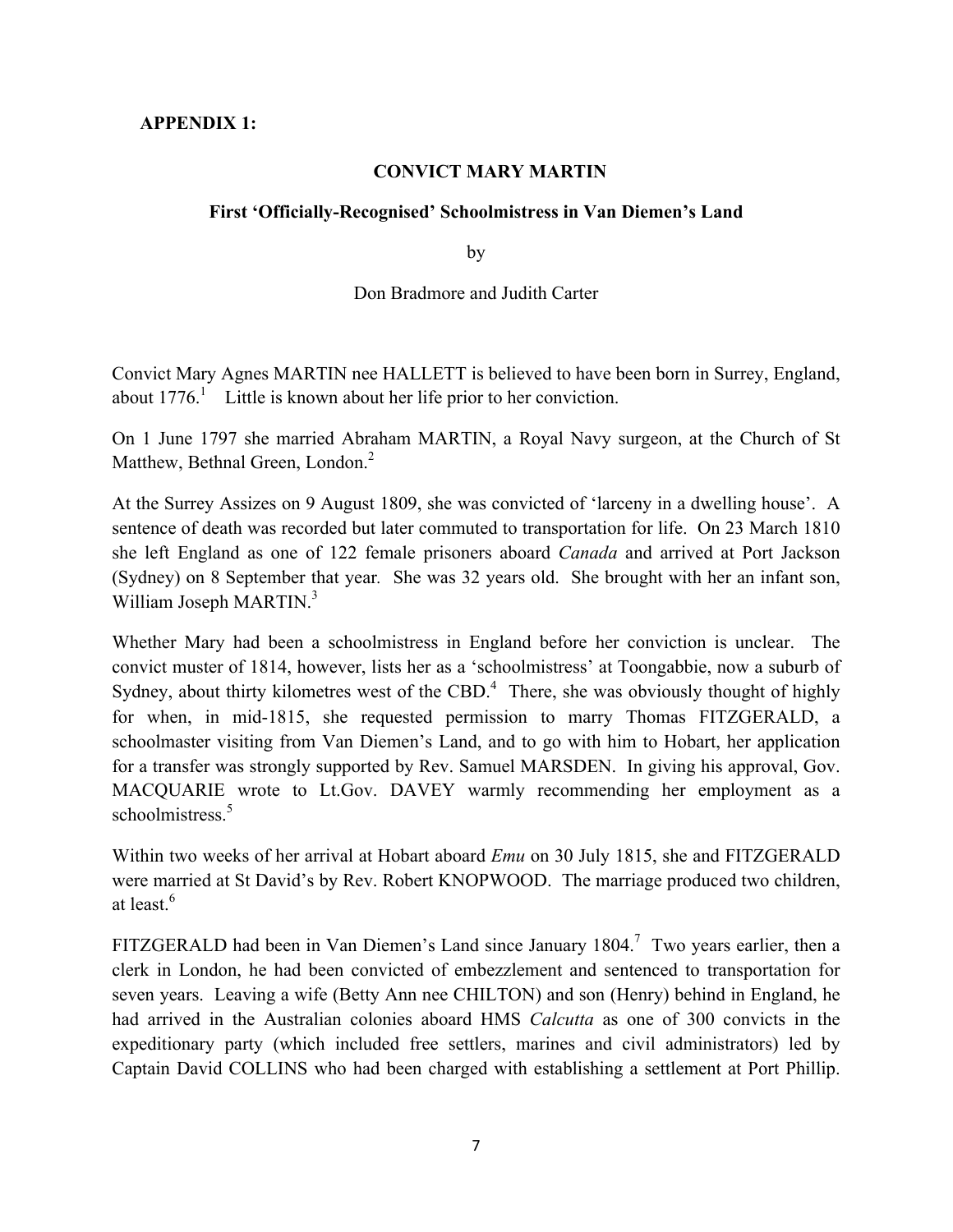During the voyage, FITZGERALD had conducted lessons for the children of the convicts and free settlers.<sup>8</sup>

When the settlement at Port Phillip failed after a few months, and COLLINS had been forced to move his party across Bass Strait to a site on the Derwent (which later become Hobart Town), FITZGERALD was made a clerk in the Lieutenant Governor's office, responsible for the payment of salaries and serving the Bench of Magistrates.<sup>9</sup>

By 1807, however, he had also begun Evening Classes at his home in Hobart Town. In June 1812, he was appointed Government Schoolmaster on a salary of £10 p.a. By 1815, this had been increased to £25 p.a. in remuneration also for his services as Magistrates' Clerk.<sup>10</sup>

In Hobart, Mary was immediately successful. Between them, the FITZGERALDs taught reading, writing, spelling, 'figures', grammar, geography and history in a room at the back of their house in Davey Street. In addition, the girls had instruction in sewing and needlework. By 1817, on the recommendation of Lt. Gov. SORELL, who had replaced DAVEY in 1816, Mary was receiving some financial assistance – the first female to be officially recognized in this way for her role as schoolmistress because '... she pays much attention to the female scholars.<sup>'11</sup>

However, in June 1817, SORELL saw fit to dismiss FITZGERALD from the Bench of Magistrates, informing MACQUARIE that it was because of '… repeated complaints of his drunkenness and neglect … his absence continuing for several days.' Interestingly, he added that he felt FITZGERALD was still '… well-qualified to remain a schoolmaster'. In response, MACQUARIE expressed sorrow that FITZGERALD had turned out such a drunkard but felt that it was right for him to have been dismissed from the Bench. He agreed that FITZGERALD was "... very fit to remain a schoolmaster, if he could be kept sober.<sup>'12</sup>

Whether FITZGERALD was treated fairly in the matter of his drinking is debatable.<sup>13</sup> Although the Rev. KNOPWOOD testified before Commissioner John BIGGE in April 1820 that '… FITZGERALD's conduct has been pretty good although he is sometimes guilty of excess in liquor', there is no other evidence that he was anything else but hard-working and conscientious.<sup>14</sup>

Whatever the case, the FITZGERALD school was flourishing. A return of schools and scholars in the colony which KNOPWOOD provided to BIGGE in 1820 showed that Thomas had thirtyfive scholars and Mary twenty-four.<sup>15</sup>

Later that same year, Peter MULGRAVE, who had been appointed superintendent of schools in Van Diemen's Land in October 1820, informed SORELL that he was pleasantly surprised to find that education in the colony had been '… so well laid and widely extended'. He reported that, of the 236 children aged between four and seventeen in Hobart Town at that time, the FITZGERALDs had partially educated, or were in the course of educating, two hundred.<sup>16</sup>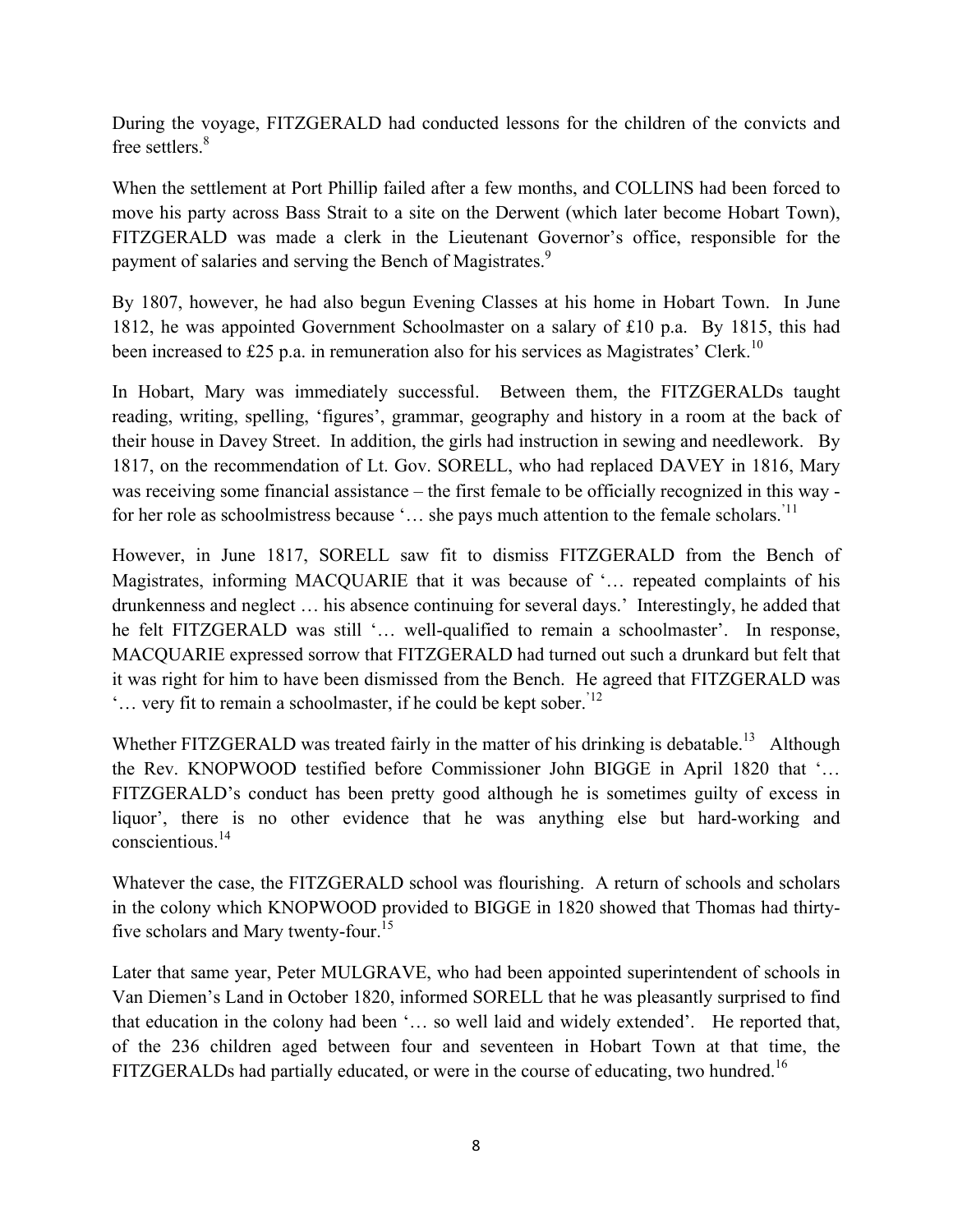In 1818, SORELL had notified MACQUARIE of the need for a new school in Hobart Town to cater for the children of poorer free settlers. He explained that, while the school run by the FITZGERALDs was the best, it was also expensive. Although a few children were educated there free of charge, most parents were paying between 1/- and 1/6d weekly. In 1820, MULGRAVE had reported that the FITZGERALDs, in addition to their government funding, were receiving about £3.8s.0d per week from parents.<sup>17</sup>

From about 1817, through hard work and enterprise, the FITZGERALDs had been able to lease land at Black Snake, near Hobart,. There, they ran sheep and cattle, the property tended by two convict labourers who had been allocated to them.18

For the next few years, all went well. In April 1824, Mary received her certificate of freedom – but tragedy was about to strike.<sup>19</sup>

In the previous year, Henry FITZGERALD, Thomas's son from his first marriage, had arrived from England. To help the young man get established, Thomas had acquired a run-down inn near his Black Snake property, intending to refurbish it and have his son manage it while he himself continued with his teaching and farming interests. The opening of the inn, which he called 'The Golden Fleece', was planned for 22 October 1824.<sup>20</sup>

However, on 5 September 1824, just six or seven weeks before the opening, Thomas passed away. He was 47 years old. $21$ 

No longer able to keep the school going, Mary struggled financially from that time. Although Thomas's Will shows that he left all he had to her, she was forced to surrender her Davey Street home – over which there was a mortgage - in August 1826 and to move to cheaper accommodation in Goulburn Street. It is thought that she might also have inherited debts associated with 'The Golden Fleece' when it was sold in May 1825.<sup>22</sup>

This situation worsened dramatically when, on 25 September 1826, Henry, Thomas's son, was drowned in a boating accident on the Derwent. Shortly after arriving in Van Diemen's Land he had married, and Mary, who still had two young children of her own at home, was obliged to support his young widow and her two infants.<sup>23</sup>

During the next couple of years, Mary tried hard to re-establish herself as a schoolmistress. In late 1826, she advertised in Hobart newspapers that she was about to open a Day School and begged for the support of those who knew of the difficult circumstances in which she had been left – but the attempt was unsuccessful.<sup>24</sup> Her days as a schoolmistress were over.

In late December 1829, now 53, she accepted an offer of marriage from William NICHOLES (also seen as NICHOLS and NICHOLLS) a Clarence Plains cabinet-maker and farmer who,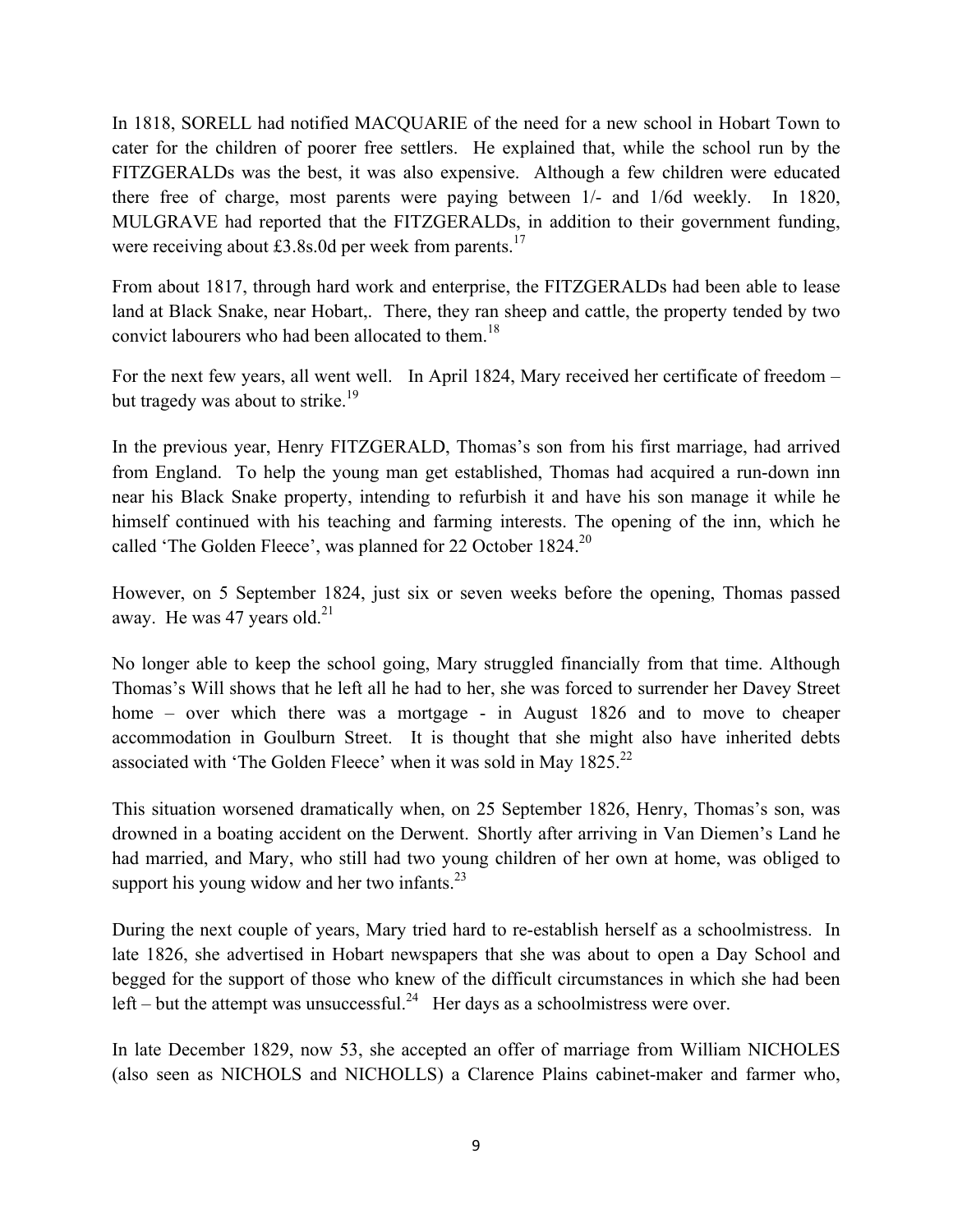interestingly, had also come to Van Diemen's Land with the COLLINS expedition in January 1804, but as a free settler rather than convict.<sup>25</sup>

The marriage was to bring little joy to either of them. Within twelve months, both husband and wife were imprisoned for non-payment of debts which Mary had incurred before the marriage. At their trial in January 1831, both claimed to be utterly destitute. During the trial, Solicitor-General STEPHEN urged Chief Justice PEDDER to discharge Mary on the grounds of her age and ill-health. NICHOLES was imprisoned for a short period, certain allowances having been made for his circumstances. <sup>26</sup>

Within six months Mary was dead. Sadly, her death certificate shows her 'quality or profession' only as "house-builder's wife".<sup>27</sup>

#### **NOTES**

- 1. Mary Agnes Hallett in 'Ancestry.com'.
- 2. 'England Marriages, 1538-1973' via IGI Family Search.
- 3. See 'Mary Martin' in FCRC database. (It is indicative of her personality that a book of poetry was among the items she stole.)
- 4. Carol Baxter (ed.) (1987). *General Muster of New South Wales, 1814.* Sydney: ABGR/SAG.
- 5. As for Note 3. Fitzgerald family sources relate the story of Thomas visiting Sydney to find a wife but no record of him ever visiting Sydney has been found. Is it possible, therefore, that Marsden, who was also responsible for schools in VDL, took it upon himself to arrange her transfer to VDL to assist Fitzgerald?
- 6. Marjorie Tipping. (1987). *Convicts Unbound: The Story of the Calcutta Convicts.* Ringwood: Viking O'Neill. Tipping seems to suggest that Thomas and Mary had more than two children but no confirmation of that has been found.
- 7. *Ibid.,* p.20; pp.273-4.
- 8. *Ibid.,* p.115.
- 9. *Ibid., loc. cit.*
- 10. *Ibid.,* pp.273-4.
- 11. *Ibid.* pp.152-3; p.182.
- 12. *Ibid.* Sorrell and Macquarie as quoted by Tipping, *op. cit.* p.182.
- 13. Some commentators have suggested that Lt.Gov Sorell wanted the post of Magistrates' Clerk for convict William Adams Brodribb whom he had met on his passage to VDL.
- 14. Tipping, *op. cit*, p.182.
- 15. *Ibid.* pp.152-3.
- 16. *Ibid., loc. cit.*
- 17. *Ibid.,* pp.152-3.
- 18. *Ibid.,* p*.*152; p.273.
- 19. *Hobart Town Gazette and Van Diemen's Land Advertiser*, 9 April 1824, p.1. Mary's surname is shown as 'Fitzgerald'.
- 20. *Hobart Town Gazette and Van Diemen's Land Advertiser,* 22 October 1824, p.3.
- 21. Death Thomas Fitzgerald via LINC: RGD34/1/1, no. 849.
- 22. The exact amount and cause of Mary's debts are still a mystery; sale of house: *Hobart Town Gazette*, 20 August 1825, p.3 and 12 August 1826, p.3.